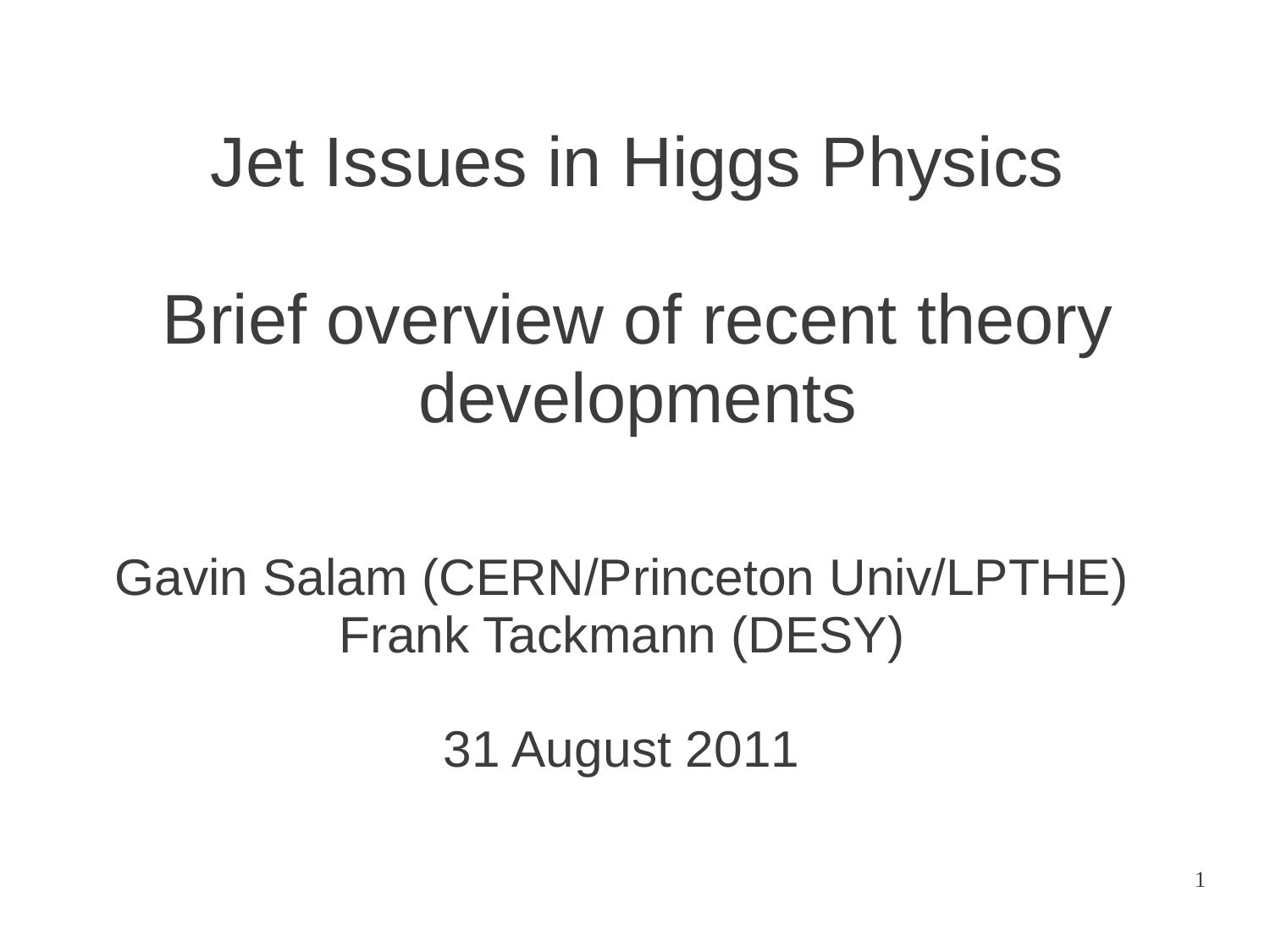# Jet Bins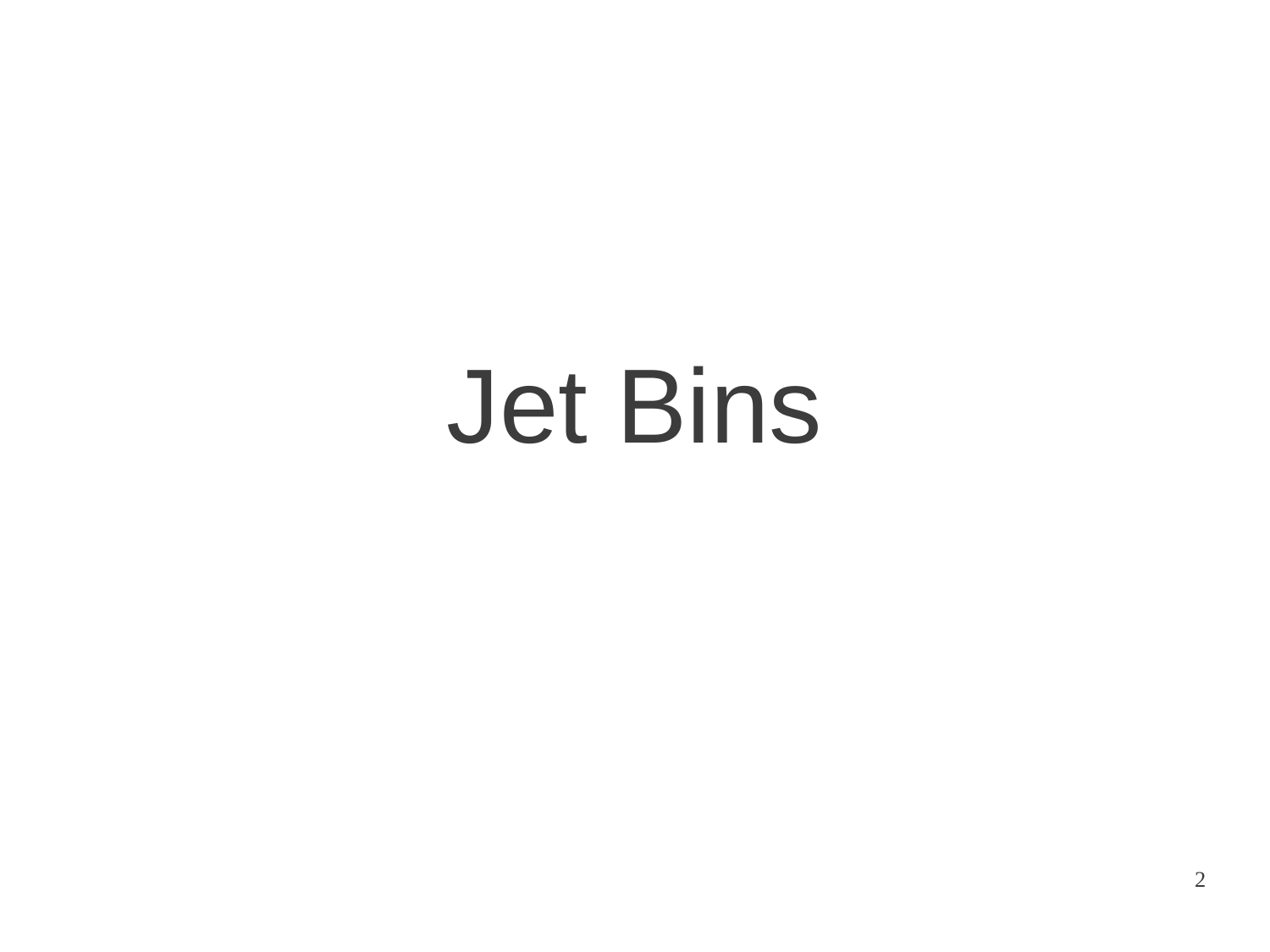## Resummation for 0-jet bin

NLL+NNLO:

• Banfi, GPS, Zanderighi: 1203.5773 (+part of NNLL in appendix)

NNLL+NNLO:

- Becher, Neubert: 1205.3806 (current plots lack large NNLL constant)
- Tackmann, Walsh, Zuberi: 1206.4312 (critique of B&N factorization)
- Banfi, Monni, GPS, Zanderighi: 1206.4998

(different approach, powerful fixed order checks)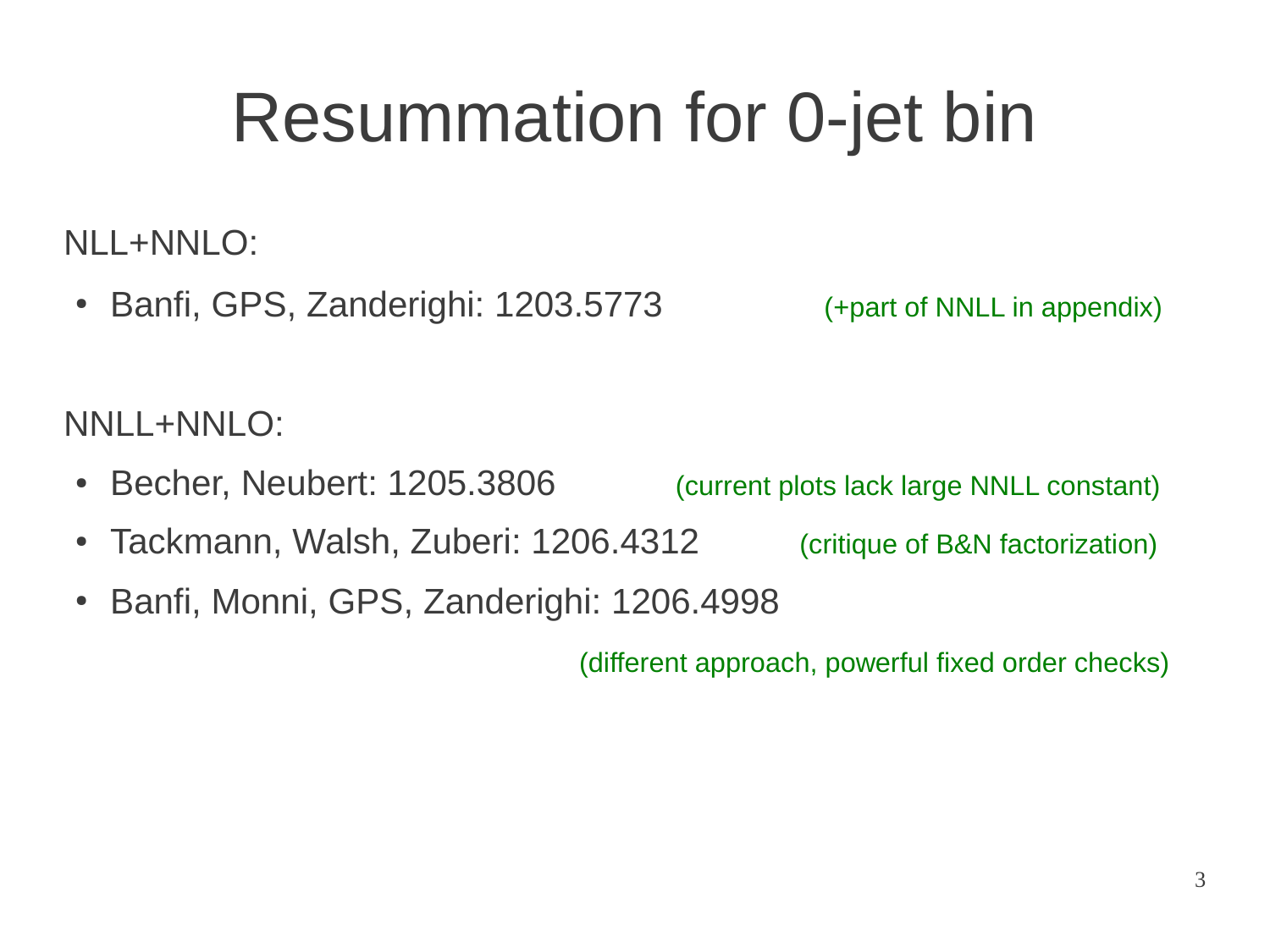

Banfi, Monni, GPS, Zanderighi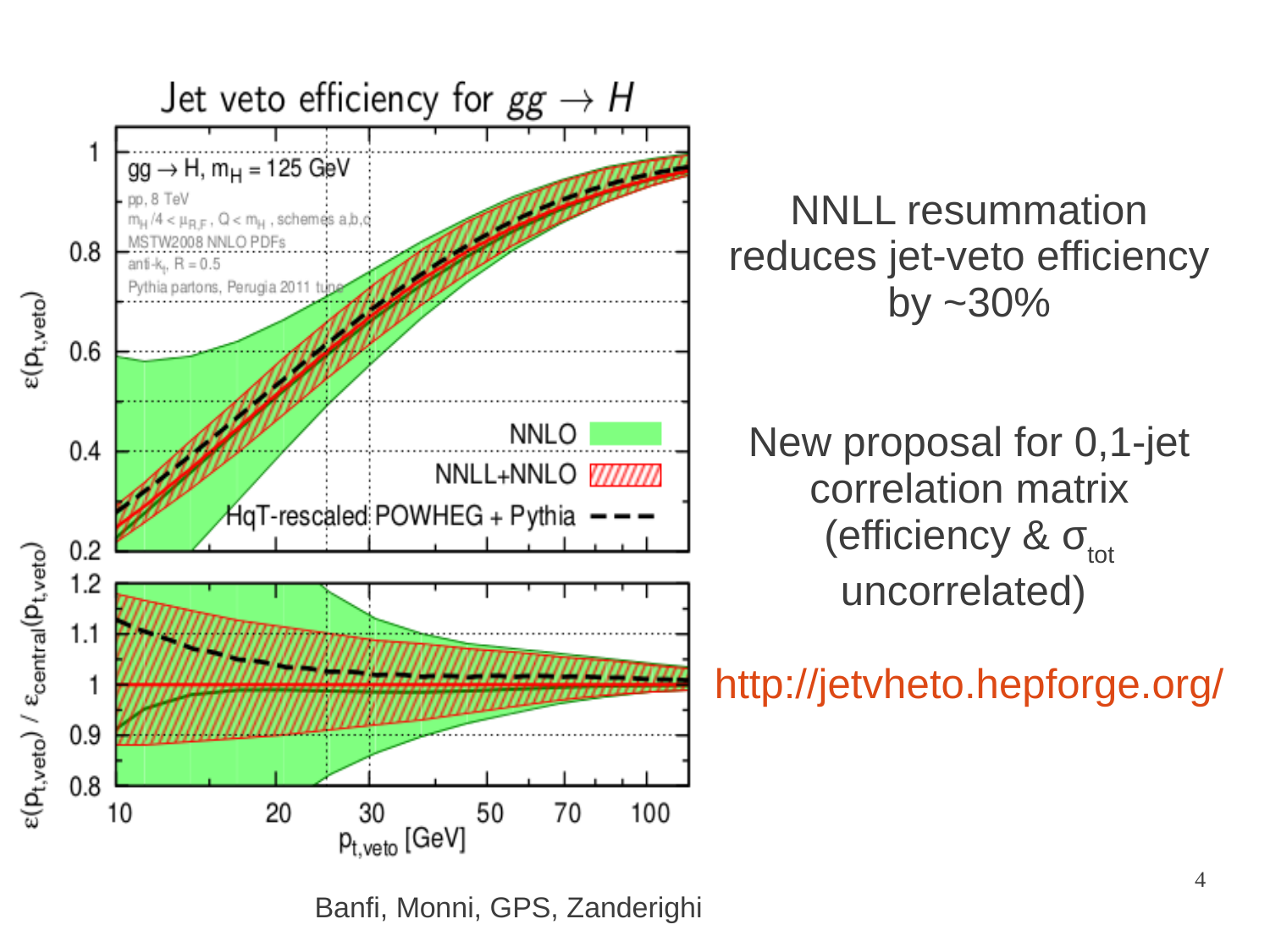## ggF + 2 jets (needed for separation of VBF)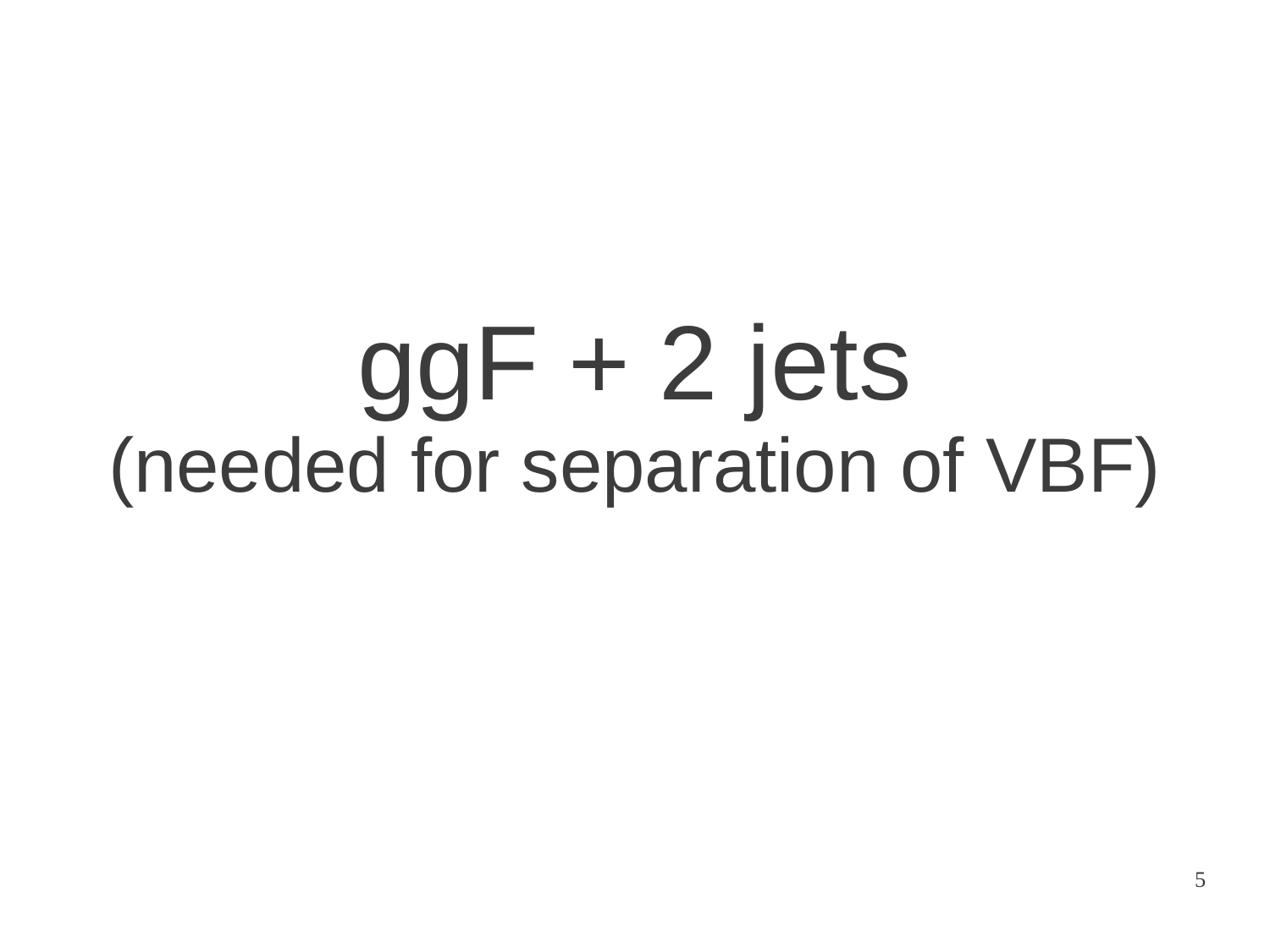#### $H+1$ ,  $H+2$  @ NLO + shower

 $\cdot$  POWHEG (+ MCFM + Madgraph) Campbell et al, 1202.5475.

• Should also be possible within aMCatNLO, Hirschi et al: 1103.0621. We can ask Stefano Frixione who is here.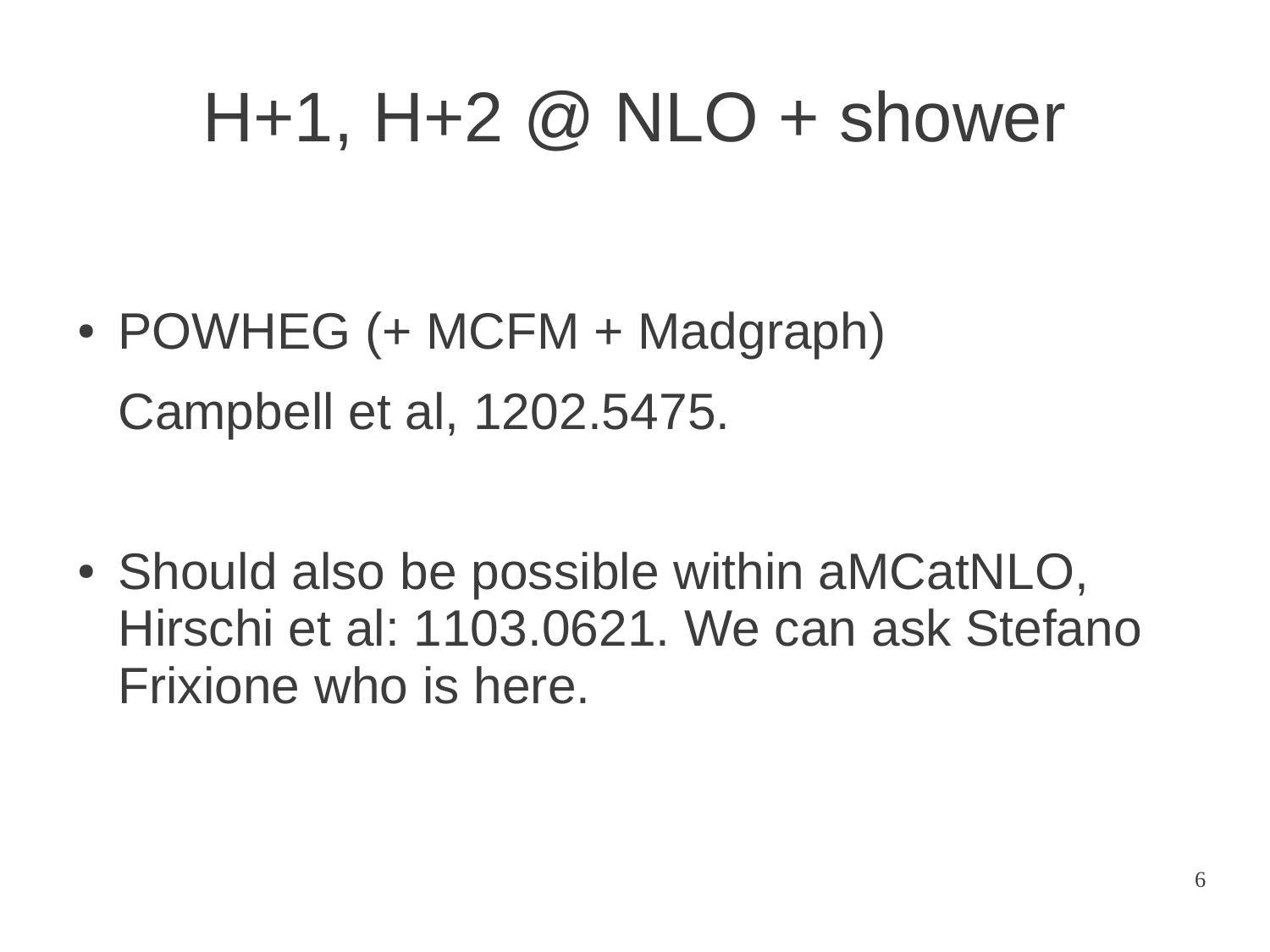

Campbell et al (POWHEG)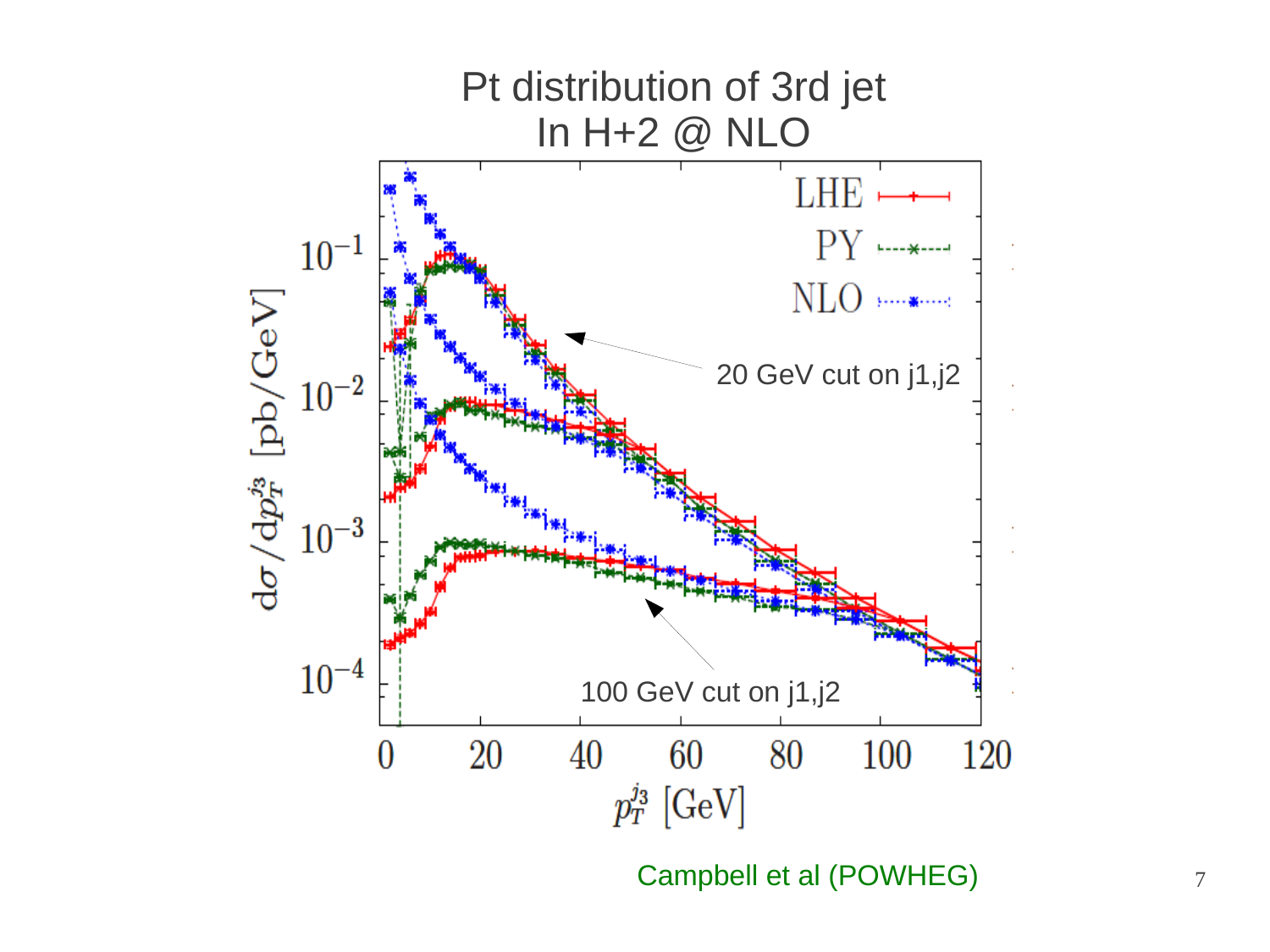# VH associated production  $(H \rightarrow bb)$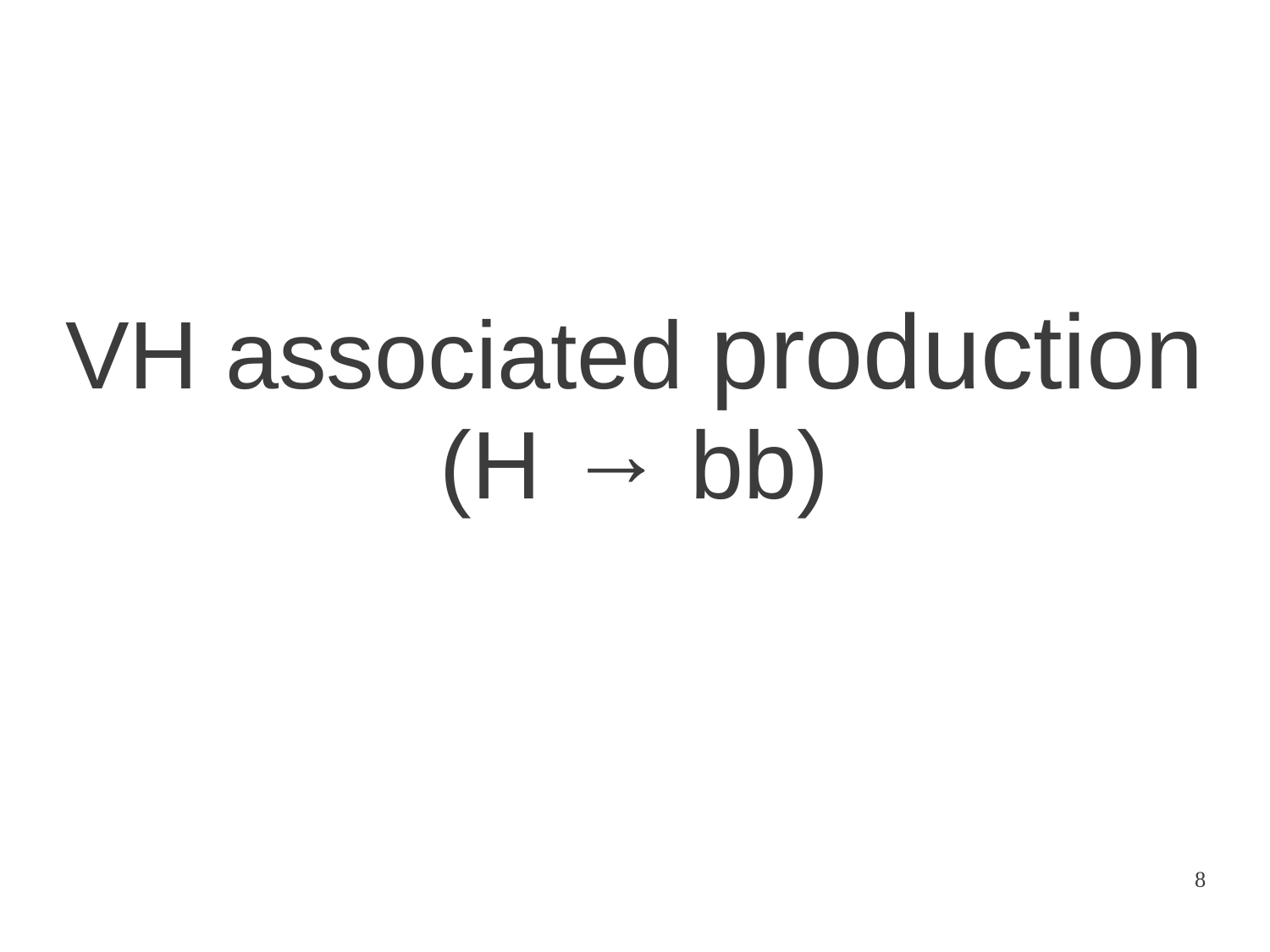## New Calculations / Studies for VH

Fixed order:

- Fully differential VH at NNLO: Ferrera, Grazzini & Tramontano, 1107.1164
- Fully differental VH at NLO for production and decays: Banfi & Cancino, 1207.0674

Resummation:

• NLL pt resummation for WH system: Dawson et al, 1207.4207

With shower:

• NLO in prod<sup>n</sup> and decay in Herwig++: Richardson & Winn, 1207.0380

NB: decays in some MCs (e.g. Pythia) are automatically NLO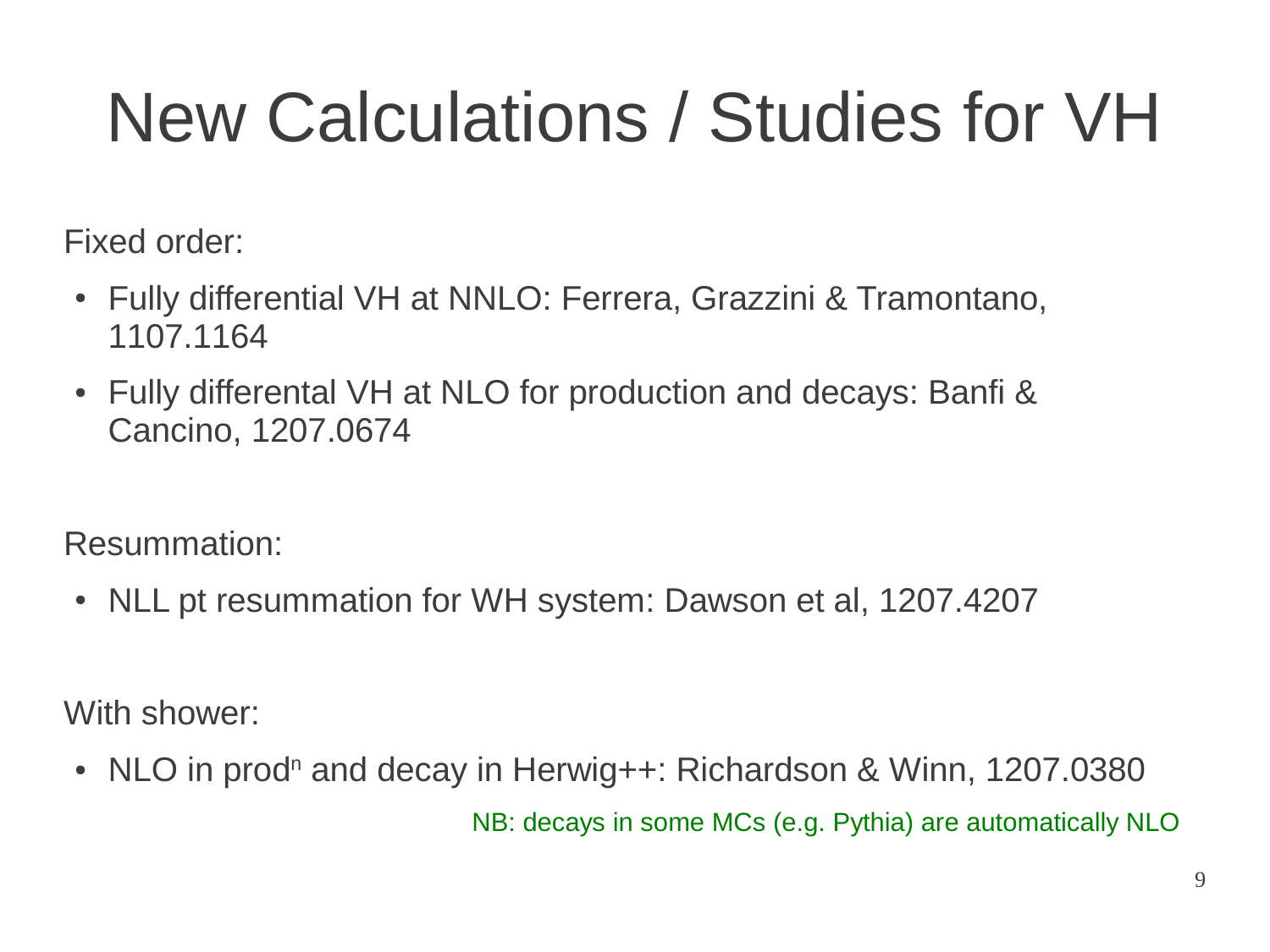Comparisons of  $H \rightarrow bb$  "Traditional" and fat-jet analyses



They find big differences between fat-jet & 2-jet analyses, in this and other distributions.

Probably still needs to be understood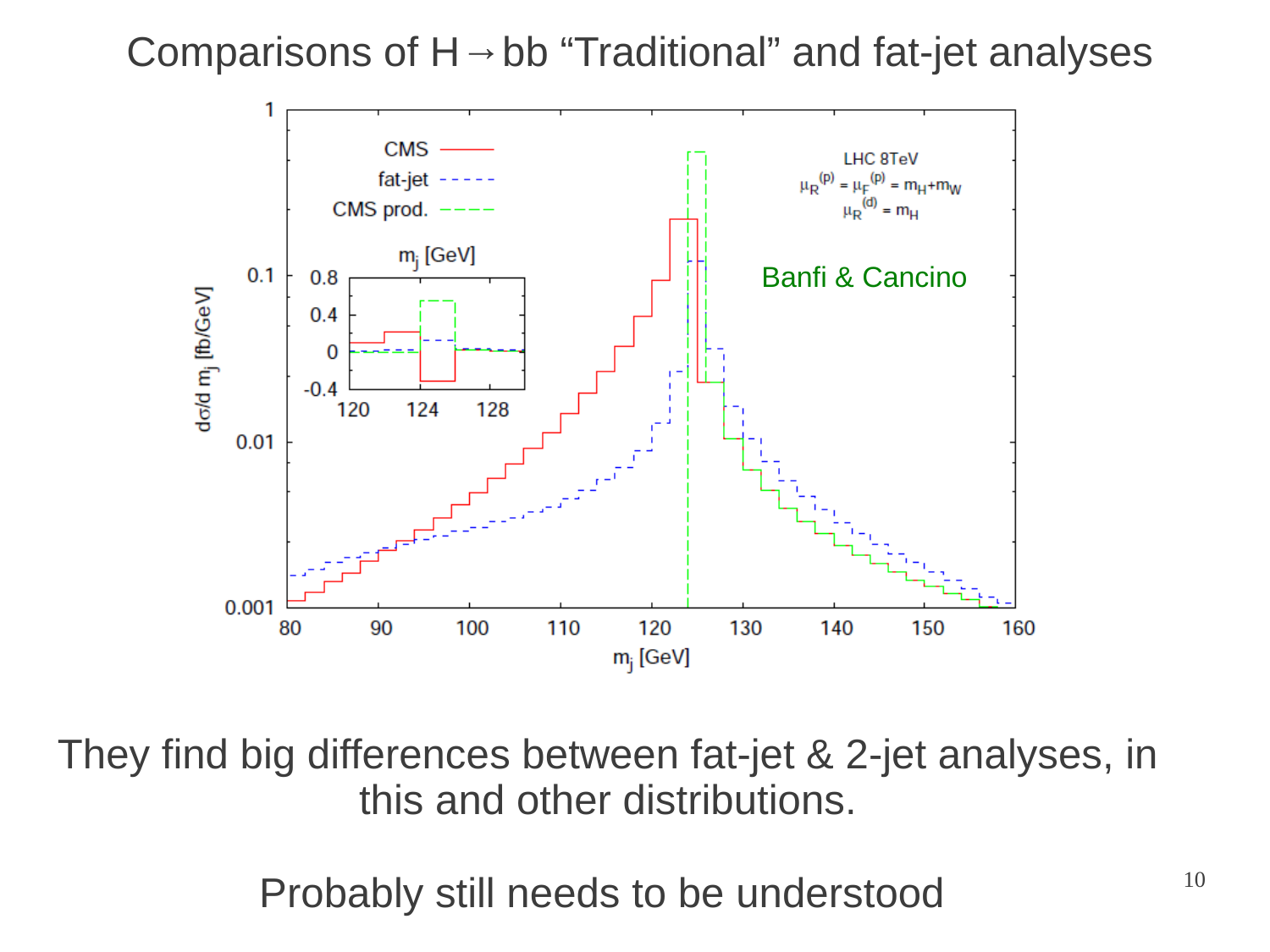#### Other developments

Merging different multiplicities Handling multi-scale problems in POWHEG

[Work not all yet directly applied to Higgs, but you might want to keep an eye on it]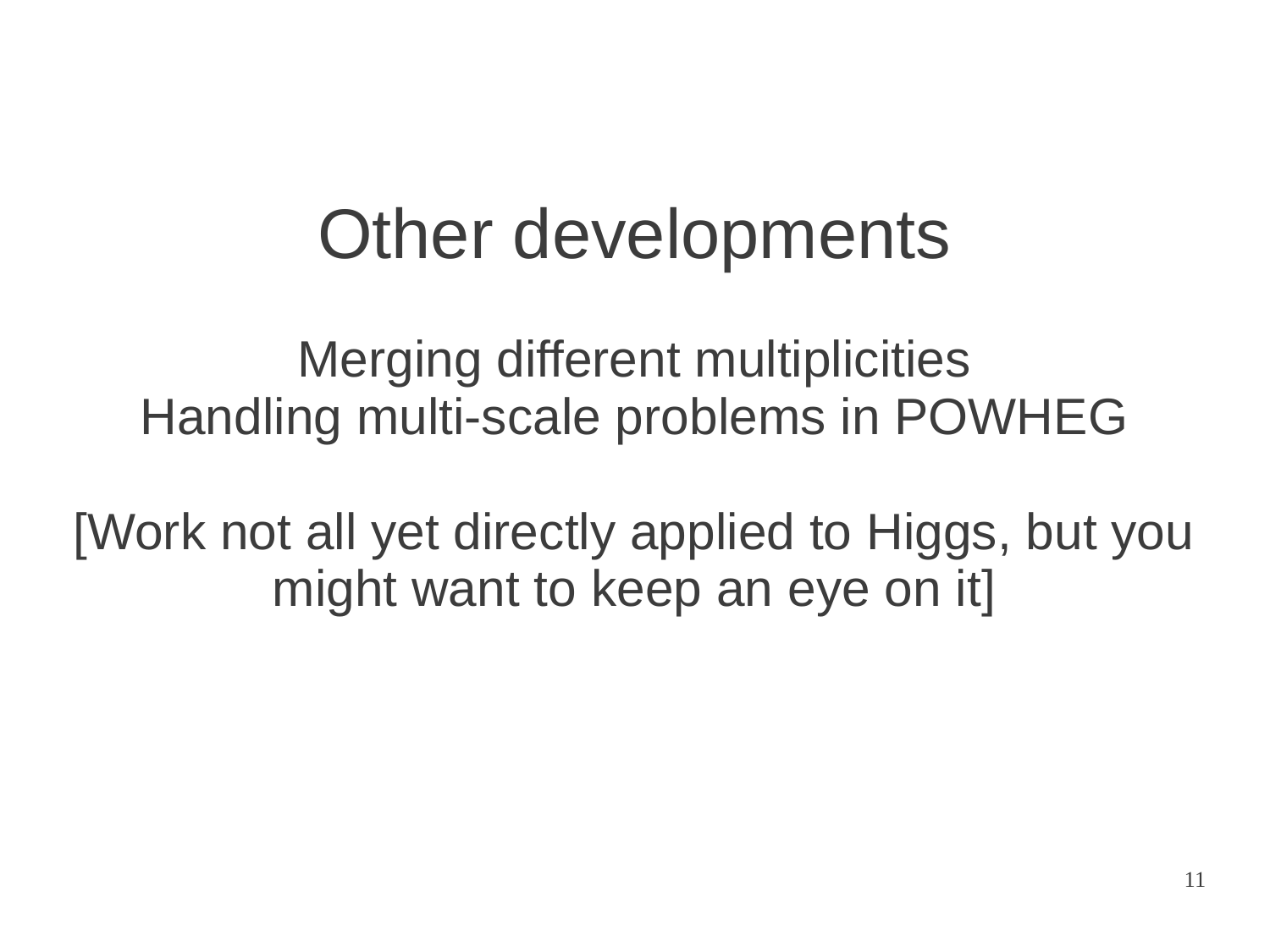#### Other developments

Merging different multiplicities Handling multi-scale problems in POWHEG

[Work not all yet directly applied to Higgs, but you might want to keep an eye on it]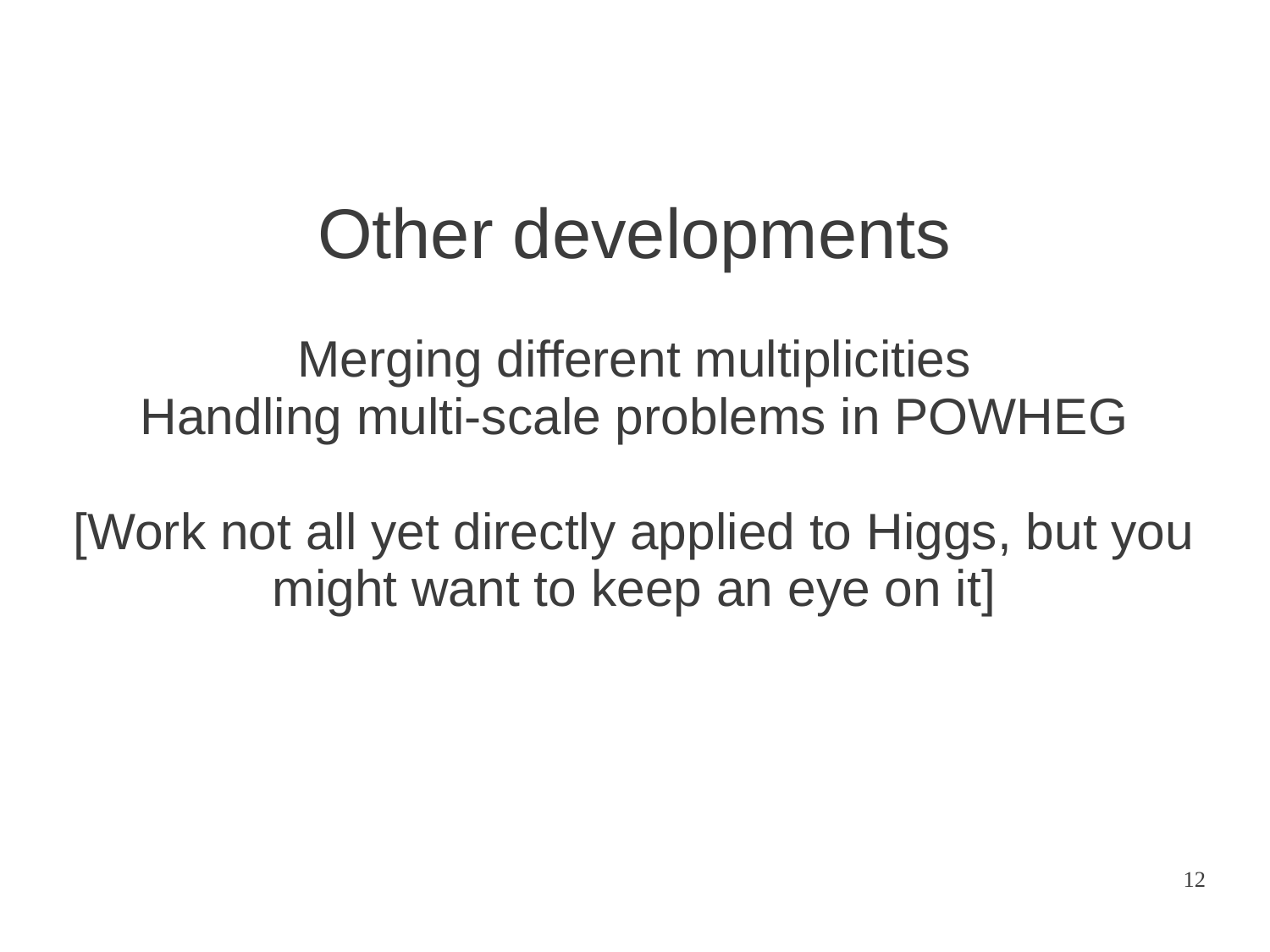Merging Multiplicities (e.g. W+0@NLO, W+1@NLO, etc.):

- In Sherpa, with showers: Hoeche, Krauss, Schonherr, Siegert 1207.5030
- Without showers, LoopSim method: Rubin, GPS & Sapeta 1006.2144

[even without shower, can provide powerful info]

Handling, e.g.  $H+2j@NLO+shower$  with jet-cut << M<sub>H</sub>:

• Multi-scale Improved NLO (MINLO) approach: Hamilton, Nason & Zanderighi, 1206.3572